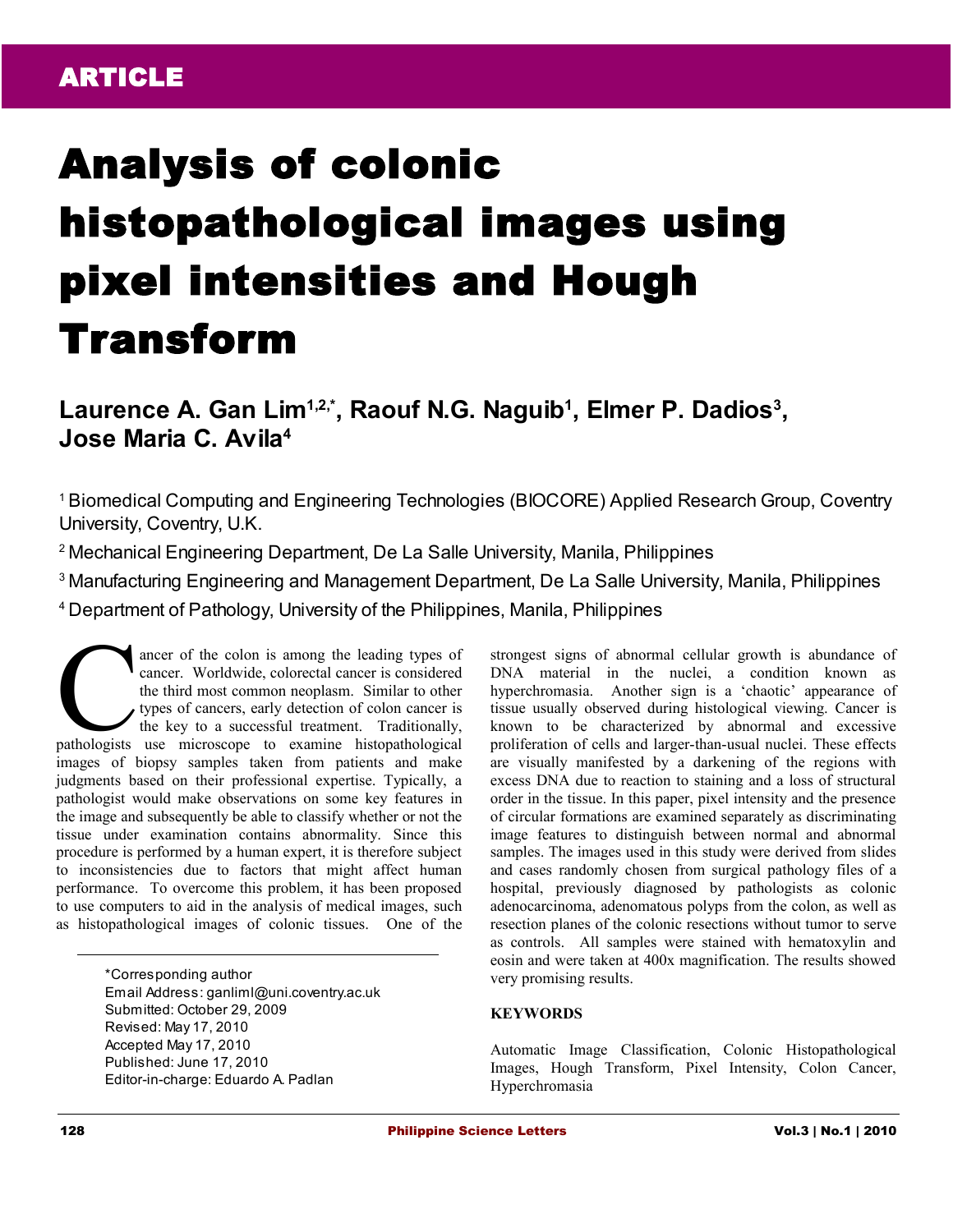## **INTRODUCTION**

It has been reported that in the Philippines, cancer ranks third among the leading causes of morbidity and mortality (Ngelangel and Wang 2002). Cancer of the colon is among the leading types of cancer. Worldwide, colorectal cancer is considered the third most common neoplasm (Shuttleworth 2005). Similar to other types of cancers, early detection of cancer of the colon is key to a successful treatment. Traditionally, pathologists use microscope to examine histopathological images of biopsy samples taken from patients and make judgments based on their professional expertise. Typically, a pathologist would make observations on some key features in the image and subsequently be able to classify whether or not the tissue under examination contains abnormality. Since this procedure is performed by a human expert, it is therefore subject to inconsistencies due to factors that might affect human performance. To overcome this problem, it has been proposed to use mathematics and computers in the analysis of medical images, such as histopathological images of colonic tissues.

Considerable research has been undertaken over the past two decades in an effort to automate cancer diagnosis (Demir and Yener 2005). Based on previous research in this area, it appears that image texture has been a popular choice as basis in choosing discriminating features. Research has shown that textural features derived from grey-level co-occurrence matrices (GLCMs) are very useful. Esgiar *et al.* (1999) analyzed 44 normal and 58 cancer images captured on a computer via microscope with a CCD camera. Atlamazoglou *et al.* (2001) used GLCMs to extract features from a total of 70 fluorescence microscope images of colonic tissue sections stained with a novel selective fluoroprobe. In 2002, Shuttleworth *et al.* proposed to use color texture analysis in classifying colon cancer images, and in 2003 used a multiresolution color texture-based approach to classify images of colorectal tissue into five levels of dysplastic severity. Esgiar *et al.* (2002) proposed the use of fractal-based features in the detection of colon cancer images. Although there was a slight increase in the classification success, it was not significant enough compared to the results of previous methods. Nyowe *et al.* (2006) used shape and texture descriptors calculated from spectral analysis and greyscale statistical co-occurrence matrix analysis of microscopic cell images.

Despite some promising results, most (if not all) of the ideas presented in this area so far have been purely derived from an image processing point of view. This paper suggests that the inclusion of some principles of pathology in developing an automated medical image classifier is vital in its success. It is because of this idea in mind that the pixel intensity and the presence of circular formations in the images have been chosen and examined separately as discriminating image features. To represent hyperchromasia, the mean pixel intensity has been selected as its equivalent feature since darker regions of an

image should produce lower pixel intensity values in the RGB color space. On the other hand, the chaotic appearance of an abnormal tissue image sample has been determined based on the character of its accumulator space following an application of Hough Transform to detect circular structures in the image formed by the sectioned glands.

The next sections of this paper will discuss the preparation of the digital images that were used, followed by discussions regarding the use of the two features mentioned in the previous paragraph, and finally the conclusion. Sample images are shown in the next section and a short review of the Hough Transform is included below.

### **MATERIALS AND METHODS**

#### **Preparation of Images**

The images used in this study were derived from slides and cases randomly chosen from the 2007 and 2008 surgical pathology files of Medical Center Manila Hospital, previously diagnosed as colonic adenocarcinoma, adenomatous polyps from the colon, as well as resection planes of the colonic resections without tumor to serve as controls. These slides were routinely processed using a Sakura tissue processor and cut at 8 micra using a standard microtome. All were stained with hematoxylin and eosin. All images were taken at 400x magnification using an Olympus DP20 digital photomicrography apparatus mounted on an Olympus microscope (trinocular) at 1200x1800 dpi resolution. There were a total of 75 1600x1200-pixel-images (25 for each diagnosed case) used in this study. Shown on Fig. 1, Fig. 2, and Fig.3 are samples of these images.

## **Image Classification Using Pixel Intensities**

Malignant neoplasms characteristically contain cells with nuclei that have an abundance of DNA and are extremely dark staining or hyperchromatic (Kumar et al. 2005). Cancer is also known to be characterized by abnormal and excessive proliferation of cells and larger-than-usual nuclei. These observations invite one to assume that colonic histopathological images that have cancer must contain darker pixels than images of a normal colon. A simple feature of an image that can reflect this property is the pixel intensity average of the image itself. Images with hyperchromasia can be expected to have lower pixel intensity averages owing to darker staining. The average pixel intensity of a digital image is therefore used here as a discriminating feature in automated classification of colon histopathological images. The classification problem involved 3 categories or cases (normal, adenomatous polyp, and cancerous) and the images used were divided into 2 sets: the training set and testing set. As shown on Table 1, 15 out of the 25 images in each case were devoted for the training of the algorithm while 10 images were used for testing or actual classification. The success and failure in the classification are presented and summarized in a confusion matrix. The images from the training set were used to establish and visualize clustering trends using the image pixel average intensity as the sole discriminating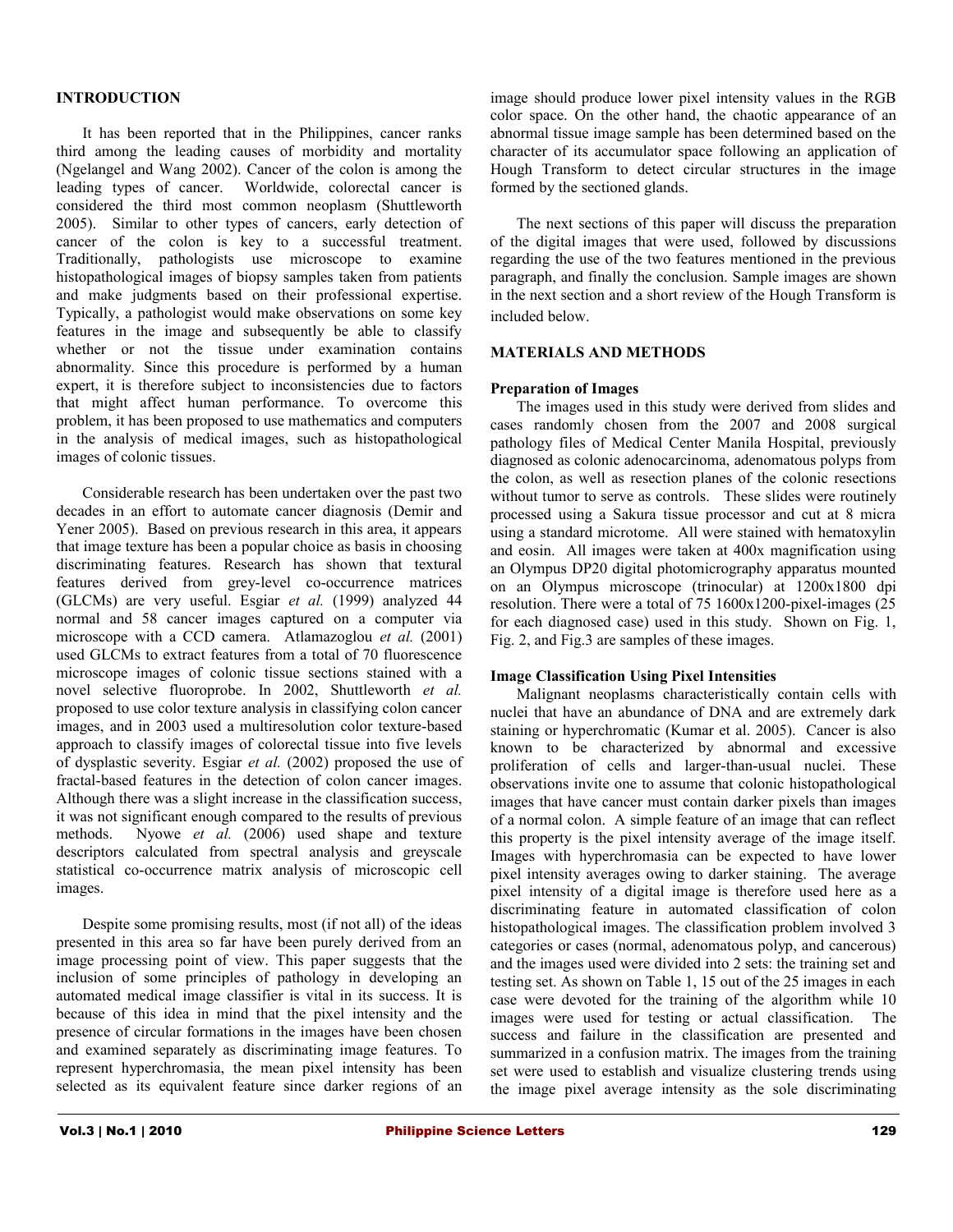

**Figure 1.** Normal Colon Sample Image



**Figure 2.** Adenomatous Polyp Sample Image

**Figure 3.** Colon Cancer Sample Image

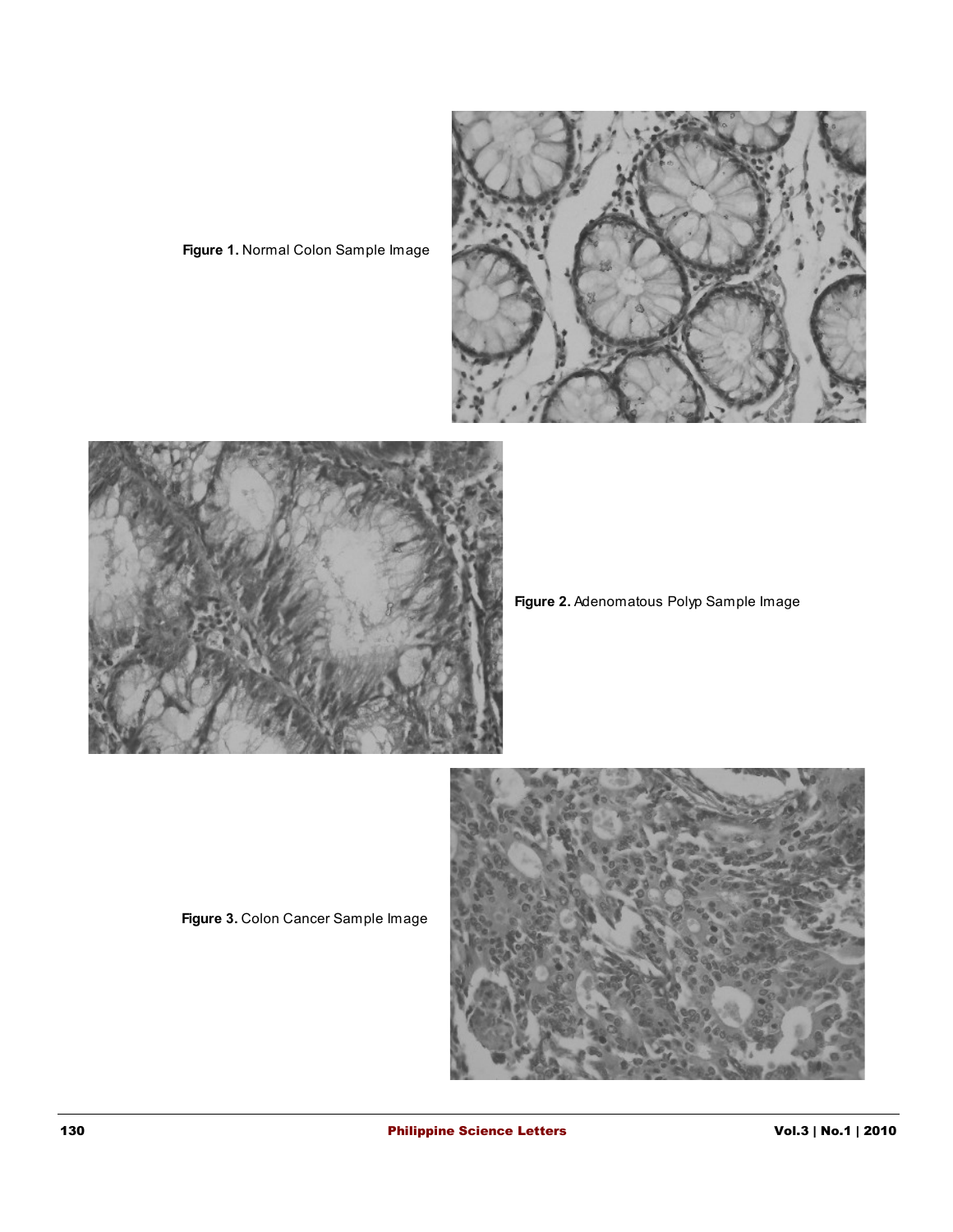|                              | normal | Adenomatous<br>polyp | cancer |
|------------------------------|--------|----------------------|--------|
| No. of Training<br>samples   | 15     | 15                   | 15     |
| No. of Testing<br>Samples    | 10     | 10                   | 10     |
| <b>TOTAL</b> per<br>category | 25     | 25                   | 25     |

**Table 1.** Groupings of the images used in the classification using pixel intensities.

feature. The effectiveness of using such feature was evaluated with the use of the images from the testing set and a 1D version of the nearest neighbor algorithm to facilitate image classification. The best classification performance was heuristically achieved by using a distance radius of 10 pixel units. As with a conventional nearest neighbor algorithm, each image from the testing set was given a classification by examining the number of data points from the training set that fall within the chosen distance radius, with the image being classified as the center or reference point. Decision of classification is given to the case or category with the most number of training data points that fell within the distance radius. This meant that previously classified images that belonged to the testing set were not used in classifying 'new' images. Errors in classification were then isolated in each data point and not spread throughout the subjects. Actual implementation was done using MATLAB.

### **Image Classification Using Hough Transform (HT)**

Hough transform (HT) is a shape-finding technique that utilizes a mapping of the image points to points in a corresponding accumulator space or Hough space. The accumulator space is formed by interchanging the roles of the variables and the parameters of the equation of a line or a curve in question.

In a binary image, the equation of the pixels forming a circle can be expressed as

$$
(x - xo)2 + (y - yo)2 = r2.
$$

The equation above defines a locus of pixels (x, y) having point  $(x_0, y_0)$  as center and radius r. To form the accumulator space, the same equation needs to be interpreted in a different way as a locus of points  $(x_0, y_0)$  having point  $(x, y)$  as center and radius r. This dual interpretation of the circle equation allows for the identification of the center of the circle in the image by observing the most common intersection point in the accumulator space. Fig.5 and Fig.6 illustrate this principle. The intersection points in the accumulator space are monitored by assigning votes to each point every time a circular curve passes through it. Obviously, intersection points would get high number Table 2: Confusion matrix of the testing set of images resulting from using pixel intensities. The rows represent the 'true' classification, while the columns represent the classification using pixel intensities.

|        |  | Normal' Polyp' Cancer' |
|--------|--|------------------------|
| Normal |  |                        |
| Polyp  |  |                        |
| Cancer |  |                        |

of votes making them distinct from ordinary points. The center of the circle is ultimately identified by determining the point in the accumulator space with the highest number of votes; which essentially is the point with the most number of circular curves passing through it.

One problem in using HT to find circular shapes is the value of the radius to be used. If the radius is known *a priori*, then all that one needs to do is to plug-in its value to the Hough transform algorithm and everything else will follow. However, in most cases, the circular shapes to be detected do not have known radii to begin with. One way to solve the radius problem is to try several values of the radius and evaluate the votes in the resulting accumulator space. This was the approach adopted in this research.

### **RESULTS AND DISCUSSIONS**

## **Image Classification Using Pixel Intensities**

Surprisingly, the very simple approach used here performed quite successfully compared to other related studies that utilized more elaborate image features. Since the image feature that was chosen was only 1-dimensional, calculation speed was never an issue. Fig. 4 illustrates how the two sets of images were clustered based on the average image pixel intensity, reflecting its usefulness in representing hyperchromasia in cancerous image samples. It can be observed from Fig. 4 that the individual categories are well separated from each other; except for the overlap between the polyp and cancer categories in the training set of images. This overlap between the polyp and cancerous cases was expected since both possess above-normal cellular growths and therefore exhibit higher amounts of DNA material. This naturally translated to lower pixel values due to darker staining of hyperchromatic regions of the tissue. In the testing phase however, the categories are all well separated from each other. Another important observation that can be made from Fig. 4 is that all the images from the polyp case have clustered between the normal and cancerous cases. This is an important observation since it agrees with the fact that among the three categories under consideration, the adenomatous polyp case can be considered to be a 'middle-ground'. Table 2 summarizes in a confusion matrix the classification performance of using average pixel intensity as image feature. It is clear from Table 2 that the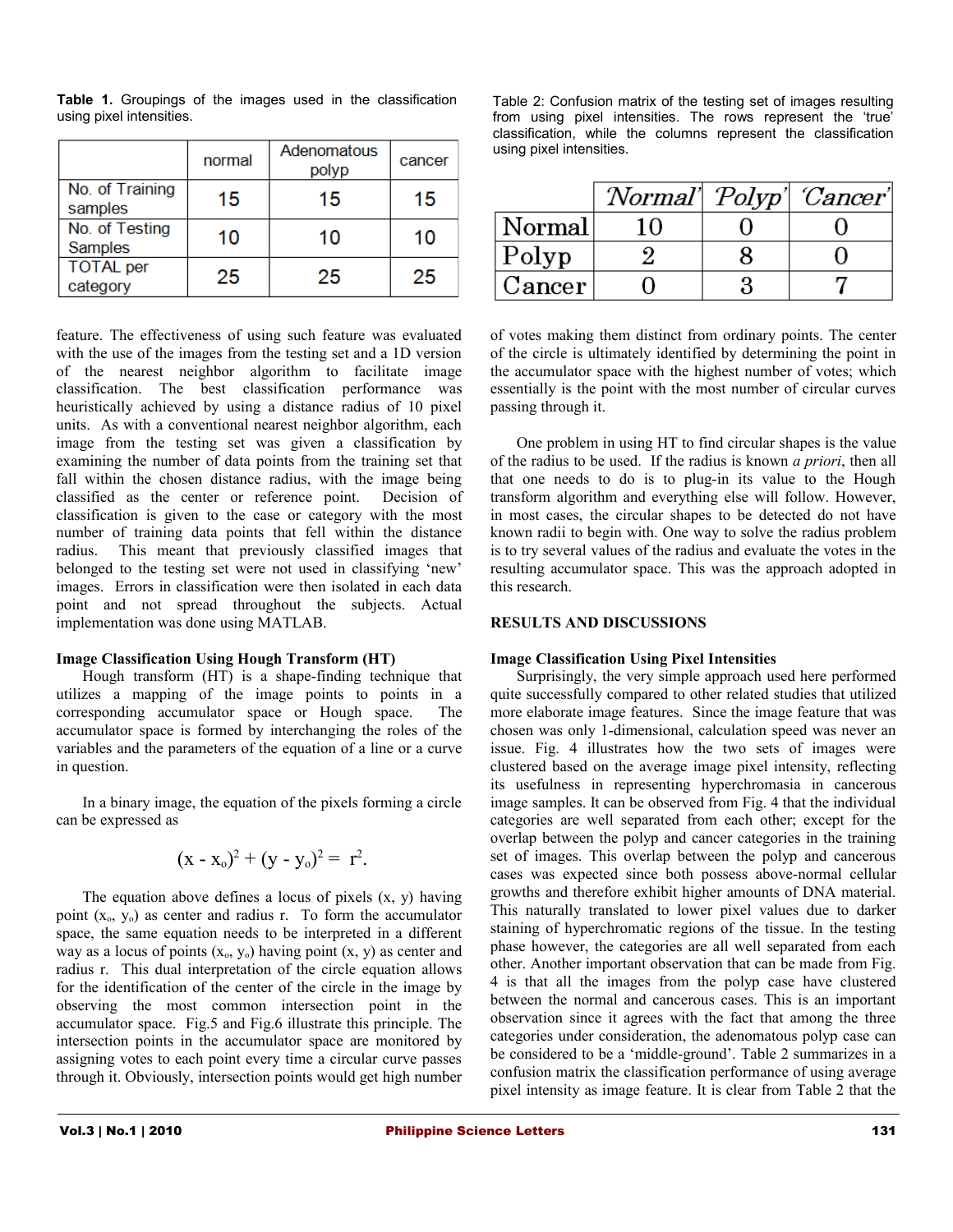

**Figure 4.** Clusters of image samples in the application of mean pixel intensity as discriminating feature. Circles, triangles, and squares represent 'true' classification: normal, adenomatous polyp, and cancerous cases, respectively. The three vertical lines represent the mean values of the clusters in the training samples.





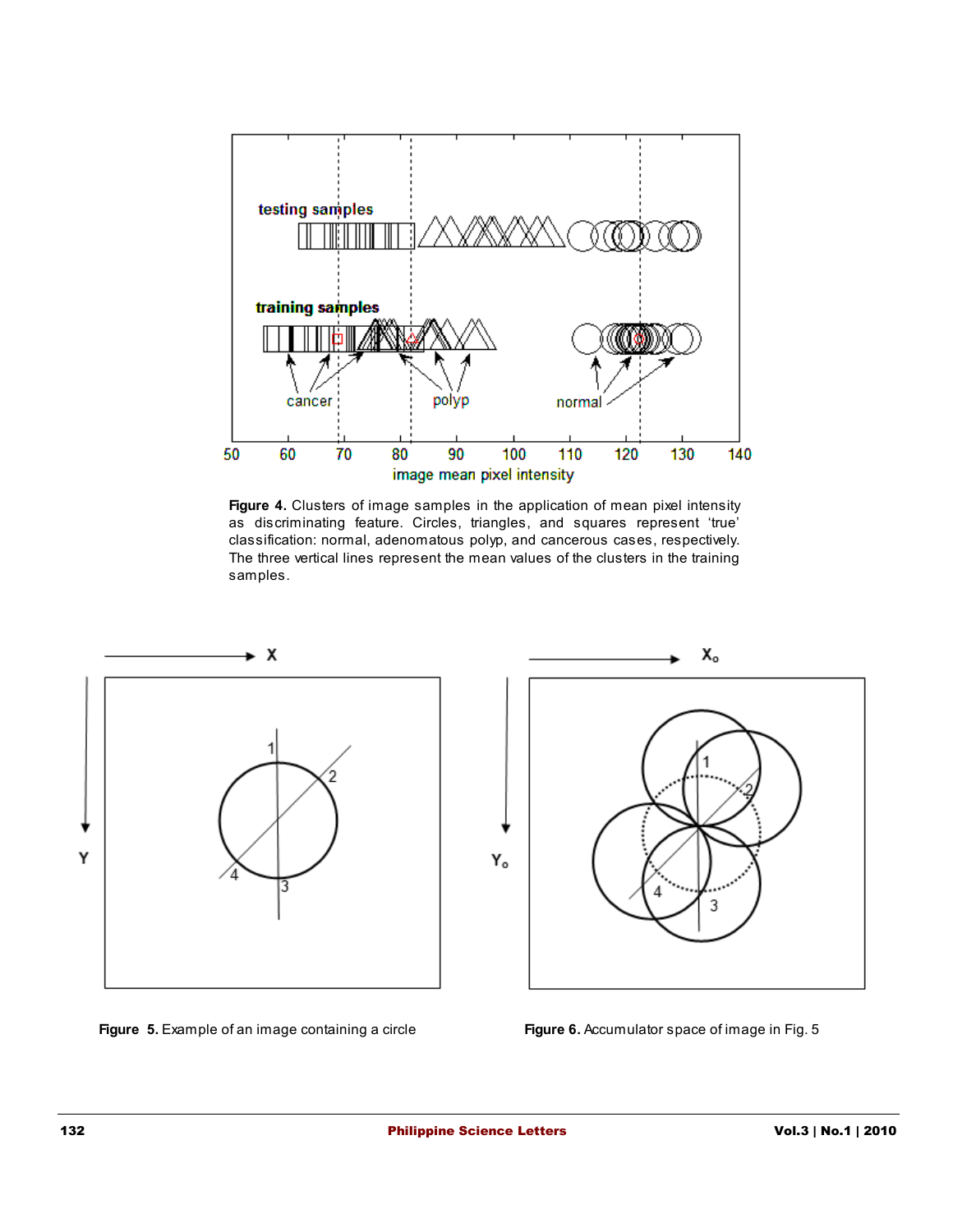

**Figure 7.** Range-variance scatter of the votes in the HT accumulator space for the NORMAL images



250 200 in matin 150 range 100 50  $\pmb{0}$ 200 400 600 800 1000  $\mathbf 0$ variance

quality of accumulator of POLYP images



quality of accumulator for CANCEROUS images

**Figure 9.** Range-variance scatter of the votes in the HT accumulator space for the CANCEROUS images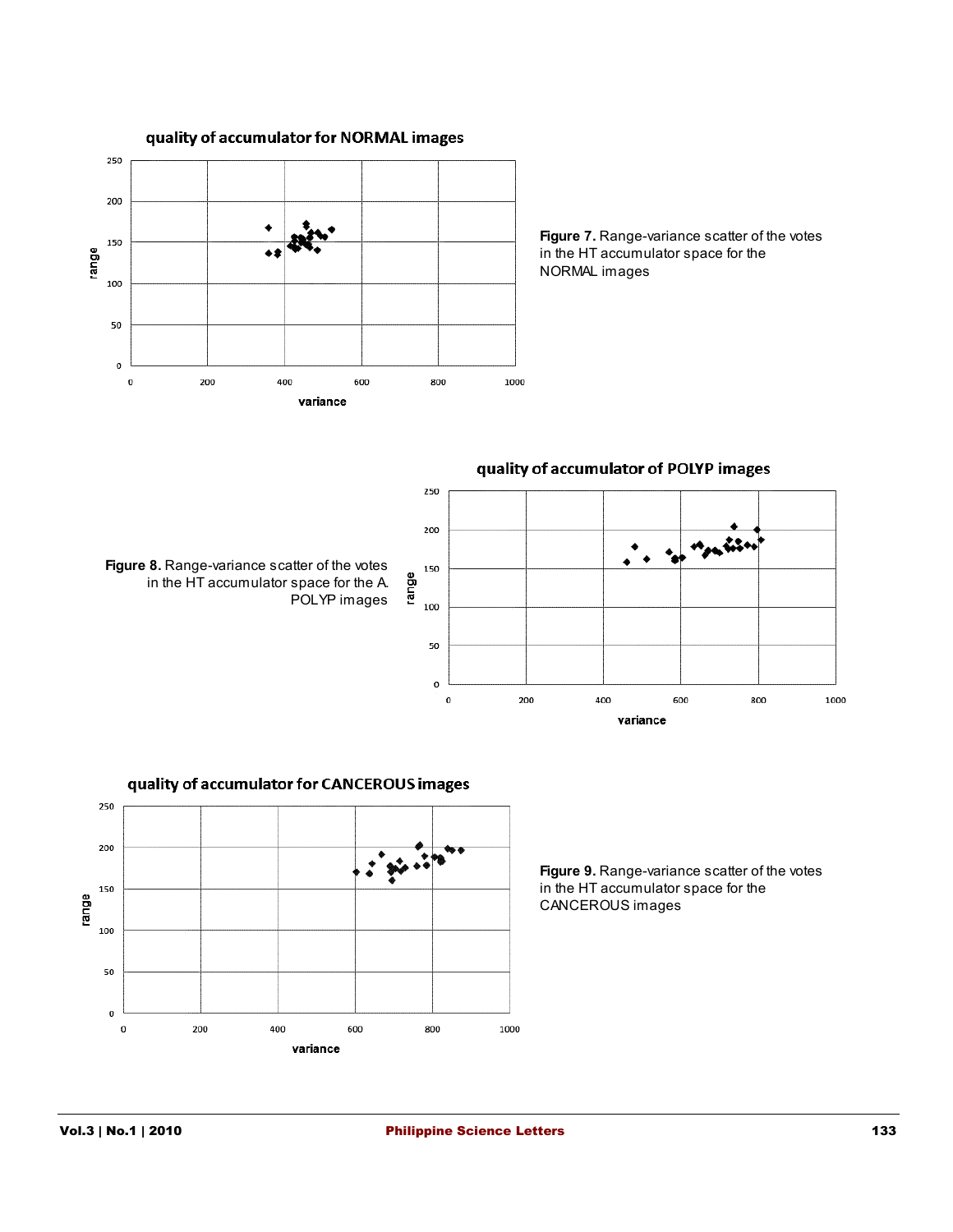identification of the normal images was without mistake (10 correct classifications out of 10 images). Keep in mind that in Table 2, the rows represent the distribution of images as diagnosed by a human pathologist while the columns represent the classification done by the computer using the average pixel intensity as discriminating feature. Ideally for a confusion matrix such as Table 2, there should be no off-diagonal elements since these elements only signify differences between the classification schemes used in the rows and in the columns. Table 2 also shows that misclassification problems affected only the distinction between the polyp and cancerous cases. Of the 10 actual polyp images, 2 were mislabeled as normal, while 3 were mislabeled as polyp cases out of the 10 actual cancerous images. More importantly, there were no actual cancerous images that were mislabeled as normal and vice versa. This is certainly good news as far as the results of this experiment is concerned since no cancerous conditions were misdiagnosed as normal (false negatives). All the images in this study were used 'as-is' and no prior image processing was done. Some image processing schemes have been known to destroy some important image features.

The relatively low numbers in the off-diagonal of the confusion matrix in Table 2 clearly show the great potential of using the average pixel intensity as an ideal discriminating feature in automated classification of colonic histopathological images. It can be used together with other image properties such as texture. Future studies will focus on developing image processing algorithms that will allow a more controlled application of the average image pixel intensity to regions where hyperchromasia are more likely to be observable instead of applying it to the entire image. This will probably enable a more refined distinction between the polyp and cancerous cases as non-relevant regions of the tissue under consideration will not be included in the automated decision-making process.

## **Image Classification Using Hough Transform (HT)**

To improve execution time, all the images were resized to 560 x 420 pixels, 8-bit gray-scale. This step was not expected to affect the outcome of the classification since the profile of the glands remained clearly visible in each image. The following steps were taken to cluster each colonic image sample:

- Read image into memory.
- Utilize the Canny edge detection algorithm to generate a binary image. (The Sobel technique was initially applied but did not provide satisfactory results.)
- Implement Hough transform on the binary image to produce accumulator space with votes.
- Analyze accumulator space by calculating the variance and range of the votes.

To evaluate each accumulator space produced, the properties of the vote profile in each accumulator space were used to represent the quality of the accumulator space itself. Similar to any application of HT to detect lines or curves, it is expected that images with clear circular shapes would produce accumulator spaces with distinct areas having distinct spikes indicating locations of center points of detected circles. A good way to represent these spikes is to use the statistical variance and range of the votes in each accumulator space. To address the problem of choosing a radius value for each image, accumulator spaces were generated for each image using different values of the radius starting with 20 pixels up to 200 pixels with increments of 20 pixels. The radius value that produced an accumulator space with the highest sum of variance and range was ultimately selected as the optimum radius value corresponding to a particular image. It turned out that for all the images examined here, the selected optimum radius values fell within the range between 160 pixels and 200 pixels. Figures 7, 8, and 9 illustrate the scatter plot of the different image categories with the variance and range of the votes in the accumulator spaces forming the axes. It is clear from these plots that normal and cancerous cases clustered in different regions and the distribution of the 'polyp' data points is consistent with the fact that the adenomatous polyp case can be considered to be a middle ground between the normal and cancerous cases.

# **CONCLUSION**

The effectiveness of using pixel intensity and the quality of the Hough Transform accumulator space as discriminating features in the classification of colonic histopathological images have been shown to be very promising. As mentioned earlier, lower mean pixel intensity of an image tends to be associated with hyperchromatic regions. Fig.4 is strong evidence that hyperchromasia can be conveniently represented by this feature. Meanwhile, the fact that there was clear clustering in the variance-range plots of the HT application (Fig. 7, Fig. 8, and Fig 9) only tells us that the character or quality of an accumulator space has strong relation with tissue abnormality. Unfortunately, this part of the study did not go as far as using another set of images to serve as a testing group similar to what was done with mean pixel intensity in the first part of this paper. Nevertheless, the results showed the promise of using HT. Future work will try to combine the two procedures that were presented here and consider adding texture and soft computing algorithms such as fuzzy logic, neural networks, and genetic algorithms.

## **ACKNOWLEDGEMENT**

The authors wish to give acknowledgement to the University Research Coordination Office (URCO) of De La Salle University for providing financial and administrative support

# **CONFLICTS OF INTERESTS**

The authors certify that there is no conflict of interest arising from this study including the publication of this paper.